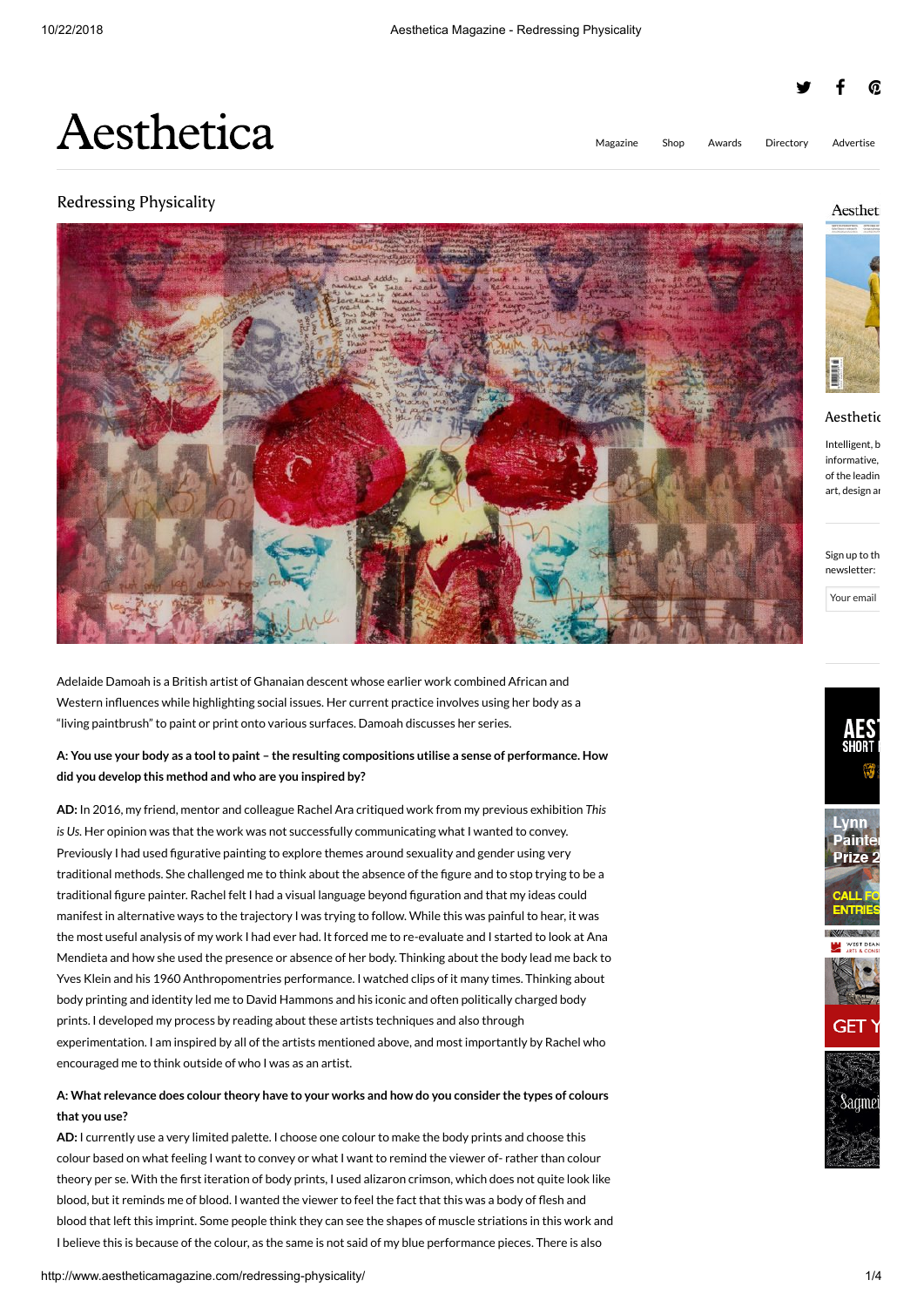#### 10/22/2018 Aesthetica Magazine - Redressing Physicality

the link to blood line, my blood line. I have used image transfers of family members dating back to the early 1900's in this work.

Then there is gold. I started to use gold because I discovered that my mother's side of the family were wealthy in the 1800s and early 1900s. Their wealth came from gold. I wanted to use gold in the work as another link to them. I wanted to use gold from Ghana as this is where my family originate from. I could not get my hands on Ghana gold leaf here, so I went to a UK company who said they get their gold from China (currently the biggest producers of gold in the world). This then reminded me of the relationship of China to Africa and to Ghana and the various political arguments suggesting the possibility of this relationship being tantamount to neo-colonialism. But this is another conversation.

For the live performance at Unfold, I used ultramarine blue as a direct reference to Yves Klein's 1960 performance. Here, I wanted the audience to understand that I was in conversation with this artist, positioning the work in an art historical context.

## **A: How do you think that your works tie into feminist politics and the representation of the female body?**

**AD:** In my performance *The Inconsistency of the Self* performed at *UNFOLD* space in 2017, I was in direct conversation with Yves Klien's *Anthropemetries* performance, during which he directed a group of naked women to rub paint on their bodies and print themselves onto a surface. Feminist discourse around the performance included the idea that by directing the women and subsequently distancing himself from the process of making the work, he created a passive female body which could not only be objectified by the male gaze, but could also represent a way for expressing and reinforcing patriarchal values. I tend to agree with that criticism. In my performance, I am the director of my own body and I choose how I move it and place it. By granting myself that agency, my intention is to subvert the original idea

Female artists have been tying feminist politics in with performance art using their bodies for decades. In her 1975 performance *Interior Scroll*, Carolee Schneemann literally rooted artistic discourse – a very male thing at the time – inside her body. She morphed herself into a site for artistic discussion, rather than for the projection of sexual desires. Ana Mendieta was a self confessed feminist artist and made many important works which looked specifically at gender and female representation using her body. At the time, much criticism was levelled at female artists using their bodies to enact the feminist idea of the personal as political, including the idea that women who did so may be playing into the hands of the patriarchy by effectively helping to further objectify women (Catherine Francblin) whilst using their bodies in ways which some could observe as narcissistic exhibitionism or self abuse. Mendieta went on to distance herself from using her body directly as a consequence of such criticism. I am interested in continuing this conversation and think about and research the subject as an integral part of making the work.

#### **A: Do your works have a social / political agenda?**

**AD:** I wouldn't say my works have an agenda as such, although I am definitely exploring themes which could be deemed as political / social. I have my own interests and opinions which are constantly evolving and expanding through study and travel when possible. I use my work as a tool to continue learning and growing as a human. I study various subjects to feed my brain and this in turn feeds my work. My work can be seen as a reflection of the personal, social and political themes that I am concerned with in the moment of making.

#### **A: How do you think the pieces counter objectification and stereotyping?**

**AD:** By using myself in my performances (as opposed to Klein's use of women) I present myself as a female in control of her own body, how it is presented and what it is used to create. As a black female, I cannot talk about stereotyping without talking about the racial stereotyping of black female bodies.

Talking specifically about the black female body from a historical perspective and from my own personal perspective, one of the pervading stereotypes is of a hyper-sexual being which is available for white consumption or penetration. This work comes from a very personal place and for that reason, I was at first reluctant to take this path. I have had to deal with the consequences of objectification and sexual stereotyping since I hit puberty. These consequences have included unwanted sexual advances/abuse based on my physical appearance and the added thing of my blackness in predominantly white spaces. I have had real world experience of white men in positions of power overtly fetishising me with the underlying sinister suggestion being that I had to submit because that is what women/girls like me do, regardless of my feelings / lack of feelings towards them. The stereotype of the hyper-sexual black female



Put your in the fr







**Explo** Collo 29 Septemb

hattongaller







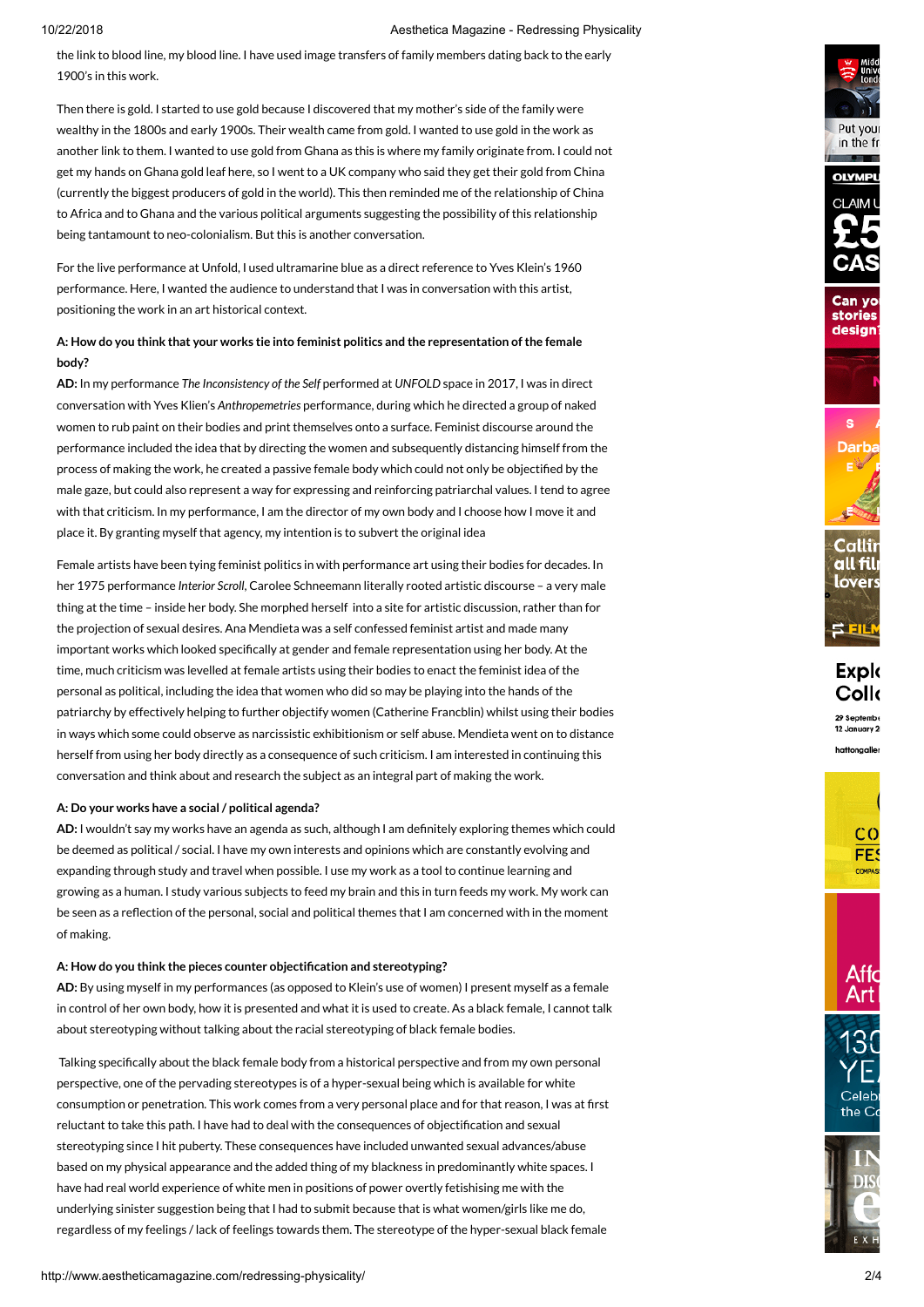#### 10/22/2018 Aesthetica Magazine - Redressing Physicality

is still relevant and affects many black women to this day. Being aware of this stereotype has meant that I have worked hard to be aware of how I move and present my body in order to protect myself.

Before I committed to making this work, my main concern was that I could hand certain types of people the excuse to put me into that box. However, intense discussions about these concerns with fellow artist Othello De Souzer Hartley led me to the conclusion that I really must make this work and in this specific way, so I committed to making the studio pieces and performance was the next logical step.

The studio pieces I make are less about that and more about personal family history and colonisation – past and present, so I am not sure that they speak to this question specifically. However, the fact that first and foremost you see my body in any piece may also be saying something to the viewer, but I don't know, I can only speak to my intention. Once the work goes out into the world, people will see what they will see.

#### **A: How does the sense of spontaneity in the works create a dialogue between yourself and the finished piece?**

**AD:** Spontaneity is important for me because I come from a background which is very disciplined. When I started as an artist 13 years ago, my scientific and business background meant that I was making work in a very controlled way. I would use grids and rules of composition to construct what I now see as very stiff paintings. Making work in a spontaneous way now is the opposite of who I was as an artist then. I now work in a more instinctive way and I feel the work is much more authentic as a result.

#### **A: What projects do you have coming up this year?**

**AD:** In May, I will be going to the America with the Enam Gbewonyo from the BBFA Collective for a project with Adidas. The collective are also working towards a group show towards the end of the year. I will have a solo show alongside *UNFOLD* Space art festival later this year.

#### **Credits:**

**1.** *My Dad thinks I am Honest***. 2017. Mixed media finished with epoxy resin. On canvas. 24 x 36 inches.**

Posted on 23 April 2018

 $\blacktriangleright$  [Tweet](http://twitter.com/intent/tweet?text=Adelaide+Damoah%27s+practice+involves+using+her+body+as+a+%E2%80%9Cliving+paintbrush%E2%80%9D+to+paint+or+print+onto+various+surfaces.+Damoah+discusses+her+series.&url=http%3A%2F%2Faestheti.cc%2Fefwy4&via=AestheticaMag&related=AestheticaMag) **f** [Share](https://www.facebook.com/sharer/sharer.php?u=http%3A%2F%2Faestheti.cc%2Fefwy4) **t** [Reblog](http://tumblr.com/share/link?url=http%3A%2F%2Faestheti.cc%2Fefwy4&name=Redressing+Physicality&description=Adelaide+Damoah%27s+practice+involves+using+her+body+as+a+%E2%80%9Cliving+paintbrush%E2%80%9D+to+paint+or+print+onto+various+surfaces.+Damoah+discusses+her+series.)  $\heartsuit$  Pin



#### Algorithms of Nature

Nikki Stevens specialises in large-scale watercolours which explore our relationship with nature. Animals roam freely amongst symbols of society.



#### [Q+A with Yorkshire-based Oil Painter](http://www.aestheticamagazine.com/qa-yorkshire-based-oil-painter-lucy-fiona-morrison/) Lucy Fiona Morrison

Having graduated from Norwich School of Art in 2010, Lucy Morrison has pursued a passion for painting, working professionally in oils, based in Yorkshire.



#### Anna Vogel

Anna Vogel transforms found photography with painting techniques, such as varnish, acrylic, ink and pigment, to manipulate the natural landscape.



**SCHOO** 



Aesthetica Magazine PO Box 371 York YO23 1WL

(+44) 1904 629 137

#### Art & [Design](http://www.aestheticamagazine.com/category/art-design/) [Architecture](http://www.aestheticamagazine.com/category/architecture/) [Fashion](http://www.aestheticamagazine.com/category/fashion/) [Film](http://www.aestheticamagazine.com/category/film/) [Music](http://www.aestheticamagazine.com/category/music/) [Performance](http://www.aestheticamagazine.com/category/performance/) [Photography](http://www.aestheticamagazine.com/category/photography/)

[Shop](http://www.aestheticamagazine.com/shop/) [Subscribe](http://www.aestheticamagazine.com/shop/subscribe/) [Stockists](http://www.aestheticamagazine.com/shop/stockists/) [Advertise](http://www.aestheticamagazine.com/advertise/) [Directory](http://www.aestheticamagazine.com/directory/) [Policy](http://www.aestheticamagazine.com/shop/refund-policy/) [Jobs](http://www.aestheticamagazine.com/jobs/)

[Twitter](https://twitter.com/AestheticaMag) [Facebook](https://www.facebook.com/aestheticamagazine) [Pinterest](https://www.pinterest.com/aestheticamag/) [Instagram](https://www.instagram.com/aestheticamag/) [LinkedIn](http://linkedin.com/company/6904838) [iTunes](https://itunes.apple.com/us/app/aesthetica/id888670809?ls=1&mt=8)